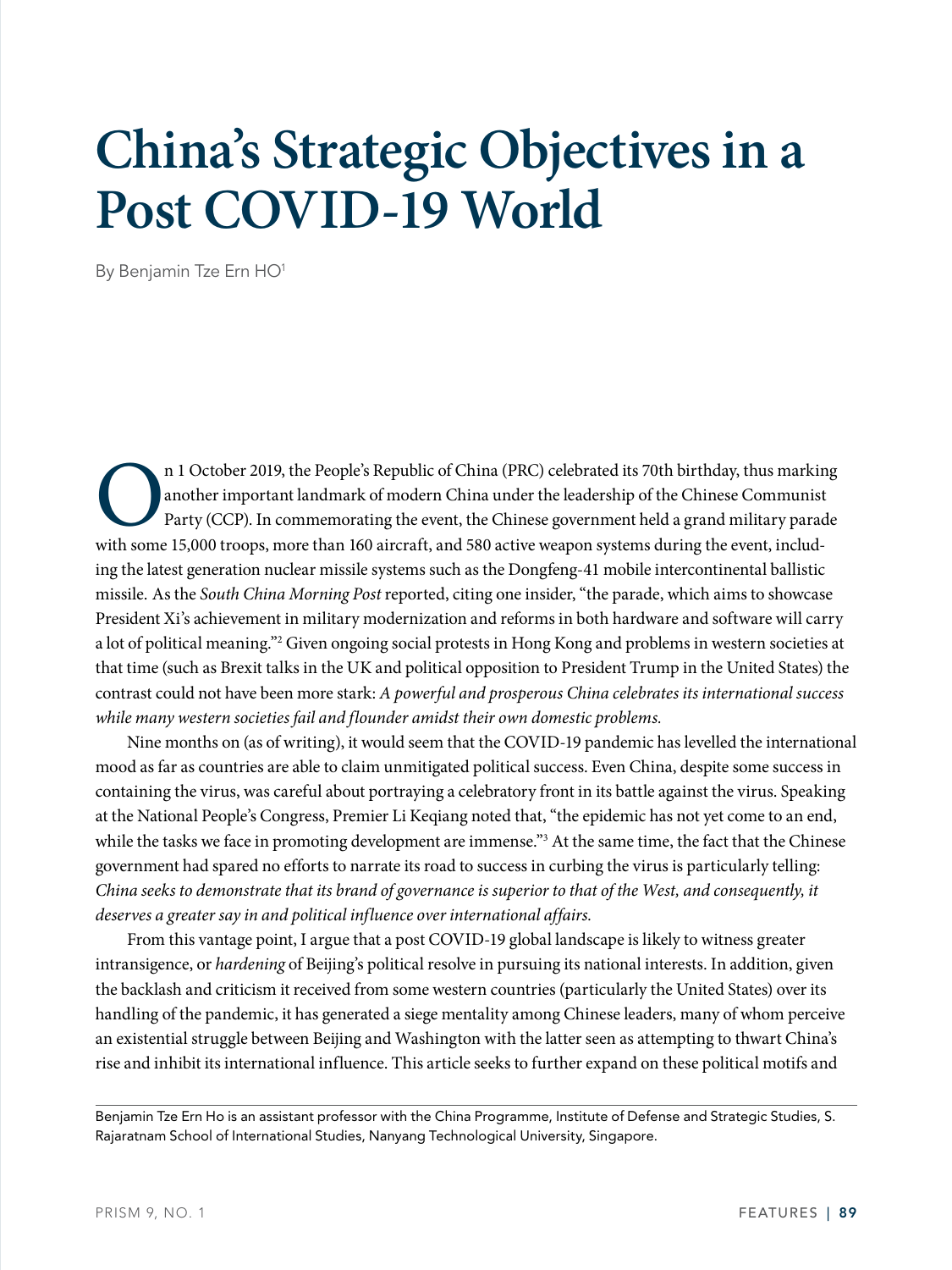#### TSE ERN HO

how they reflect China's strategic objectives over the past six years under the leadership of President Xi. Indeed, the issue of what the PRC's long-term intentions are, and elements of its grand strategy are crucial for scholars and policymakers seeking to make sense of China's international behavior. To this end, a number of important works have emerged in the past few years providing useful clues as to what Beijing's ultimate objectives might be.<sup>4</sup> This article seeks to complement the existing works by incorporating the events of the COVID-19 pandemic so as to obtain a more realistic appraisal of China. This is important for two main reasons; one, prior to COVID-19, it can be said that China under President Xi had not faced a crisis of such magnitude and it was thus difficult to assess the extent to which the CCP could claim political legitimacy by virtue of its ability to govern China. Secondly, given worsening Sino-U.S. relations (possibly at their historical lowest since the Mao-Nixon rapprochement in 1972), the stakes for Beijing's international diplomacy and claim to international political leadership could not have been greater. As Harvard's Graham Allison observed recently, Sino-U.S. relations look set to worsen and the endgame is a "lose-lose" situation.<sup>5</sup> With this backdrop, will China's strategic objectives evince greater change or continuity with the past? How will the COVID-19 pandemic and worsening relations with the United States affect China's foreign policy calculations, and more broadly, its role and place in the world? And what kind of changes will we see within China even as the CCP continues to insist that its brand of governance remains superior to western liberal democracy?

The rest of this article will proceed as follows; I will examine five major themes that have constituted important strategic objectives under President Xi. I will then attempt to relate these objectives to the events of COVID-19 and the worsening relationship with the United States. As the article will show, the COVID-19 pandemic has emboldened the Chinese government to consider a model of "liberalism abroad and illiberalism at home" as a means to succeed in world politics. Such an approach allows the Chinese Communist Party (CCP) to both ensure that it remains unchallenged politically at home, while at the same time proffering it the opportunity to promote a foreign policy agenda which allows it to maximize its international gains while minimizing domestic risks. Finally, I conclude that these strategic imperatives pursued by the Chinese government—if dogmatically maintained—are likely to exacerbate tensions not just between China and the United States, but also between China and countries within its neighborhood, particularly in East and Southeast Asia.

# **Chinese Strategic Objectives Under Xi Jinping**

## *Ensuring CCP Legitimacy*

The first, and possibly the most crucial, is the need to ensure the legitimacy of the CCP to rule China. Given Chinese leaders' criticism of western democratic systems and the problems they generate, it is incumbent upon Beijing to demonstrate that its single party, authoritarian approach to governance is superior to the West. This is easier said than done given that the party consists of more than 80 million members who are far from monolithic in their ideological worldviews and political affiliations. While Xi's centralization of political power over the last few years has greatly reduced the likelihood of political opponents challenging him for power, factional politics continue to be a mainstay of the CCP's politics, and represent a grave concern to the party.<sup>6</sup>

Given the opaque character of Chinese policymaking, it is difficult to assess the precise extent to which factions within the CCP have influenced present-day Chinese politics. Nevertheless, there are two issues worth watching; one, the views of Chinese elites towards President Trump; and two,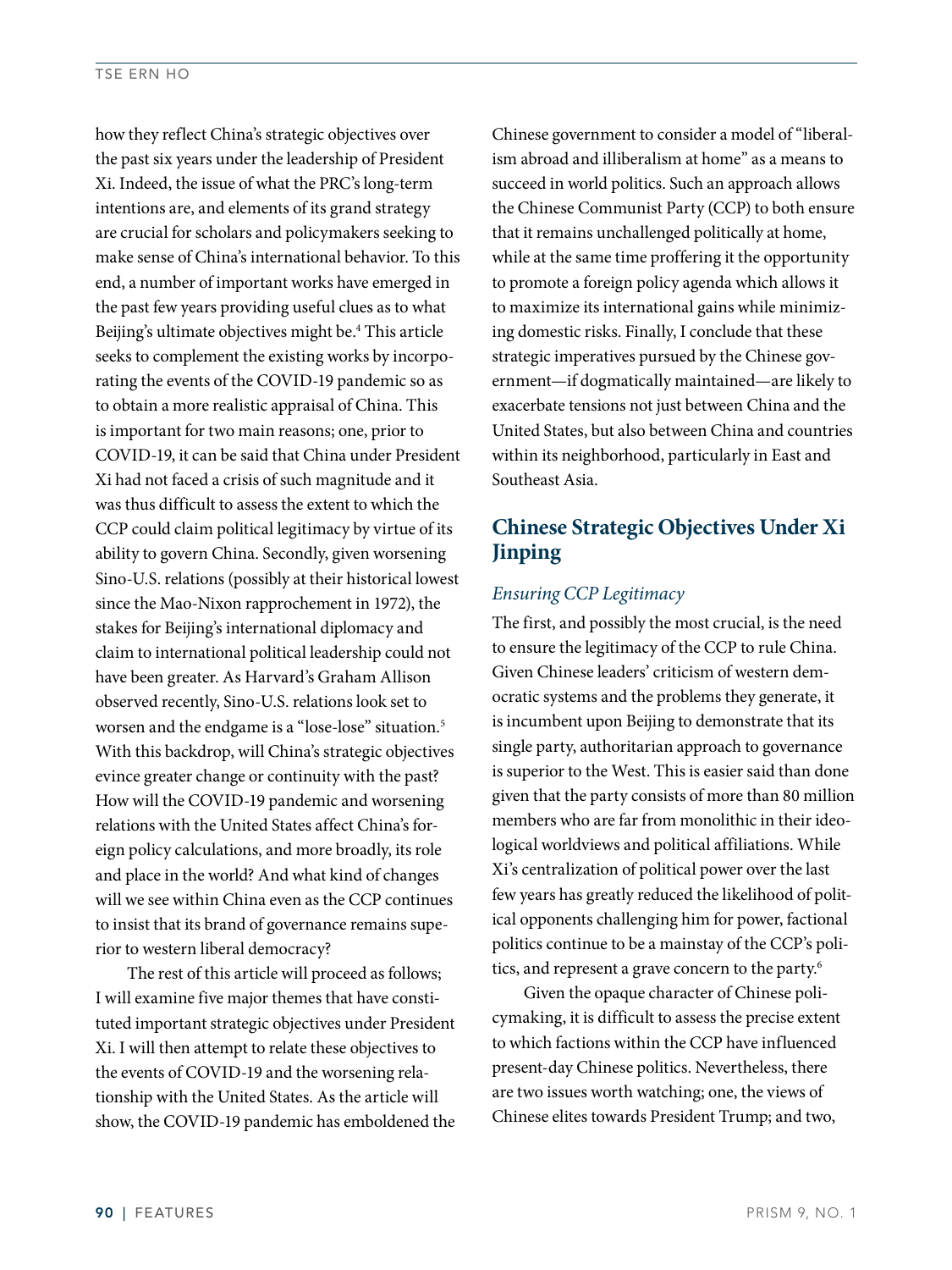the amount of support for President Xi following the COVID-19 pandemic. The former relates to a key strategic aspect of Sino-U.S. relations, while the latter is intimately tied to domestic conditions such as economic growth, the availability of jobs, and the overall mood in the country.

According to a recent study by Yao Lin, many Chinese liberal intellectuals fervently idolize Donald Trump and embrace the alt-right ideologies that are espoused.7 Interestingly, many of these liberal intellectuals are deeply critical of the Party-state and are committed to advocating universal values and China's liberal democratization, themes which are not usually synonymous with Trump's brand of nationalistic, American-first hubristic politics.8 As observed, the "traumatizing experience of Party-State totalitarianism propels Chinese liberals on an anti-CCP pilgrimage in search for sanitized and glorified imageries of western (especially American) political realities, which nurtures both their neoliberal affinity and their proclivity for a Trumpian metamorphosis."9

Notwithstanding the problems in American (and more generally western) political life, the above study suggests a growing chorus of Chinese intellectuals who are disillusioned with China's political life and are looking to the West (even as an ideal) with which to generate solutions to the perceived problems in domestic life. While China's ongoing spat with the United States continues to generate hawkish voices from Beijing, including an aggressive Wolf Warrior diplomacy, it has also paradoxically resulted in a greater affinity for western values and ideals—seeing in them a panacea for the social maladies experienced at home.

Similarly, this growing domestic discontent has been exacerbated by the COVID-19 pandemic, and the perceived mistakes made by the CCP in its bungling response during the initial outbreak. While large-scale randomized samples of citizens' sentiments are unavailable, there are several clues that suggest that all is not rosy with the CCP

internally. For instance, during the height of the virus outbreak in Wuhan, Premier Li Keqiang instead of President Xi himself—was sent to lead a taskforce there. While Chinese public opinion over Xi's absence is difficult to gauge (given Chinese censorship), his absence was certainly notable. As Willy Lam puts it, "he has not visited places hard hit by the virus. This has been criticized in part because Xi claims to be the core of the leadership, the all-powerful leadership … and he doesn't have the guts to go the epidemic-stricken areas."10

From the above, I argue that at stake is Xi's personal reputation and his ability to rally the CCP around him to ensure the ongoing legitimacy of the Party to rule China. This can only be so if Chinese leaders are able to evince that its social policies and governance have the support of the majority of the Chinese people. Due to the absence of parliamentary style elections in China, this is difficult to ascertain; hence, material prosperity and economic growth remain central to legitimizing the CCP's political rule. To this end, any slowdown of the Chinese economy would pose a challenge to the mandate of the CCP. At the 13<sup>th</sup> National People's Congress this year, the Chinese government for the first time did not set a GDP target for the economy—a sign of the Chinese government's reading that the situation inside and outside China could get worse post COVID-19.

### *Widening the International Support Base*

Under President Xi, the Belt and Road Initiative (BRI) has been a central feature of Beijing's foreign policy. While a number of elements regarding the BRI remain unclear, particularly the economic viability and sustainability of BRI projects with other countries, one objective is certain; the BRI is conceived with the intention of widening China's international support base through economic statecraft.

In this respect some modest progress has been made. The first BRI forum in May 2017 saw 29 foreign heads of state and representatives from 130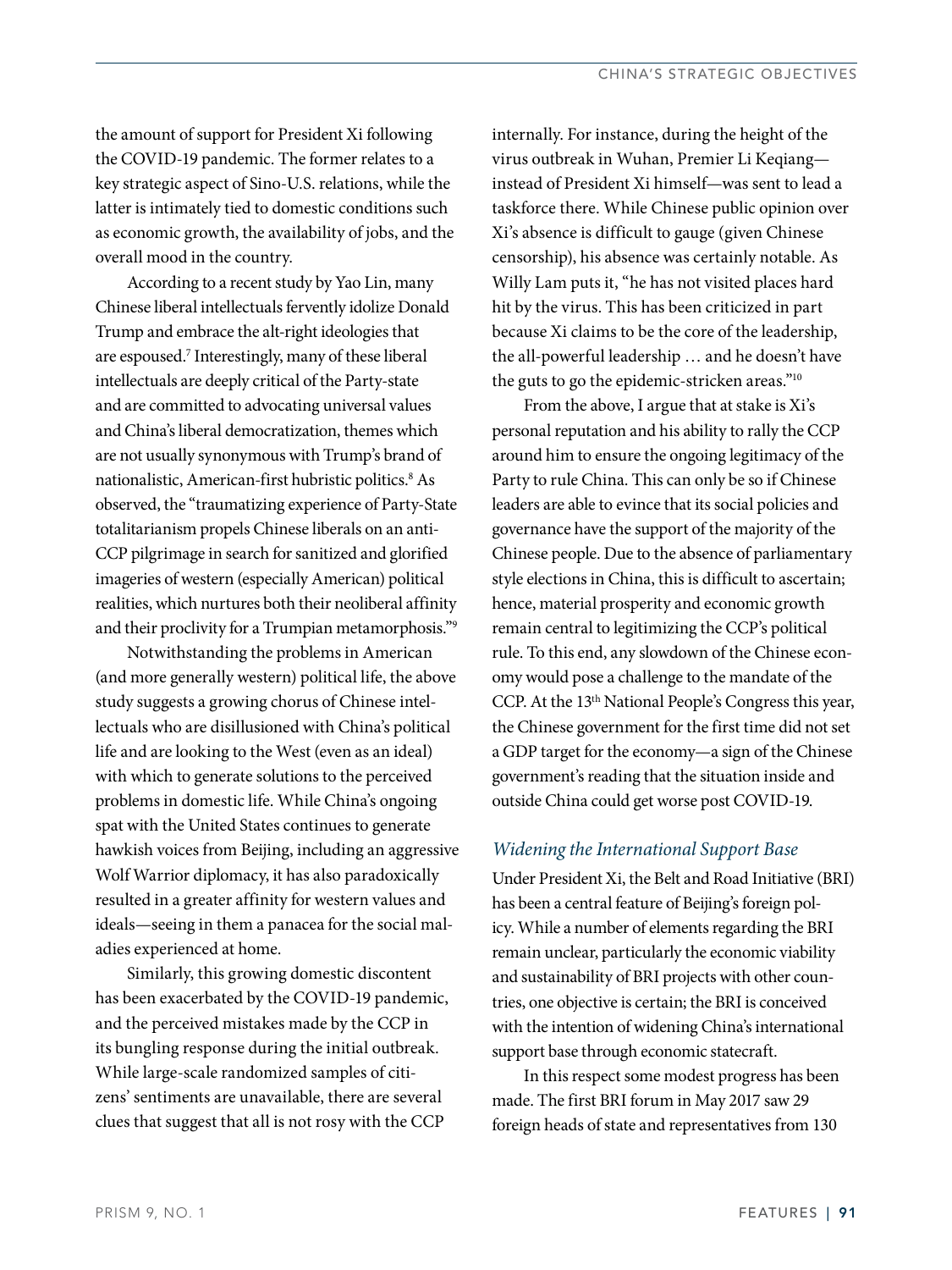countries, while the second BRI forum in April 2019 saw an increase to 37 foreign heads of state and participation from more than 150 countries. What these numbers suggest is that China has been generally successful in using its economic statecraft to promote its political objectives. According to Baldwin, economic measures are particularly useful in helping states gain political influence for they are "likely to exert more pressure than either diplomacy or propaganda, and are less likely to evoke a violent response than military instruments."11 Seen this way, if we take economic relations between states—not as a dispassionate realm of economic activity (concerned purely with profit)—but as a derivative of wider geopolitical interests and calculations, then the political character of economic statecraft cannot be ignored.

In the case of China, the Belt and Road Initiative represents a grand strategy through economic means;<sup>12</sup> hence, economic power is seen as a means of generating greater political influence among the countries Beijing seeks to win over into its camp. The goal of economic initiatives (like the BRI) is linked to how Chinese leaders seek to present and project Beijing's worldview to others and to ultimately achieve China's foreign policy and domestic goals. This "selling" of Beijing's worldview is also closely linked to how Chinese soft power is being conceptualized and operationalized. While western iterations of soft power tend to emphasize the non-coercive aspect of soft power, and thus the stress on culture and values as instruments of soft power,13 such a distinction as to whether economics ought to be seen as "hard" or "soft power" is less clear cut in China. According to one study, Chinese discourse concerning soft power is frequently expressed within its domestic context and towards



Part of China's Belt and Road Initiative, the partially completed bridge at the Kota Batu end of the Temburong Bridge construction project in Brunei. (Peter L. Higgs)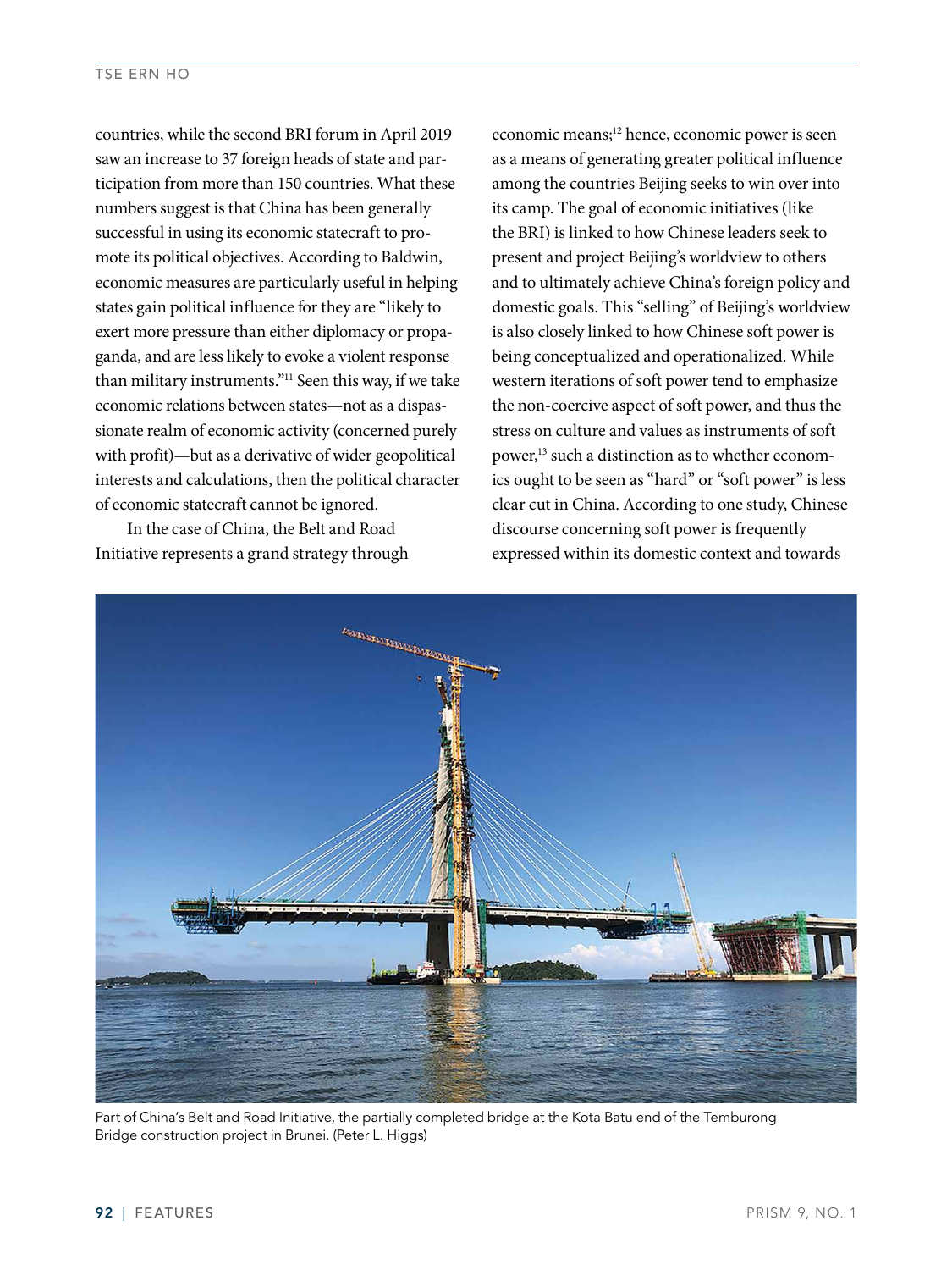

The Belt and Road Initiative is a colossal economic trade route that is seen as a symbol of the economic dominance and ambitions of China and an example of economic superpower projection. (This file was derived from: Hong Kong Qatar Locator.png by Xxjkingdom)

domestic objectives, and also involves touting the economic success of China's development model.14 Such a narrative suggests that in the Chinese mind, economic resources can be used as a source of soft power which allows China to evidence its political model and worldview to the outside world, thus rendering Beijing a model for others to emulate. This suggests that China would likely expend further efforts in the coming years to obtain greater international support for its global initiatives, especially among western countries that possess strong relations with the United States, such as the United Kingdom, Australia, and Canada.

This promotion of its international support base is also most clearly evidenced during the COVID-19 pandemic when China—following outbreaks in Europe and other parts of the world—embarked on a "mask diplomacy" in an attempt to convey its

narrative of acting as a responsible global stakeholder.15 Under these auspices, Chinese public and private institutions donated masks, test kits, and other personal protection equipment to some 83 countries hard hit by the coronavirus, including European countries like Italy, Czech Republic, and Serbia, as well as several in the Middle East and Africa. According to Deputy Foreign Minister Luo Zhaohui, Beijing had done so because "China empathizes and is willing to offer what we can to countries in need," and that it also wants to share its experience of fighting the pandemic with the rest of the world.16 This demonstration of solidarity I argue is done with the goal of generating greater international goodwill and to portray China as an exceptional country, and that its political governance is different and better than the West (particularly the United States).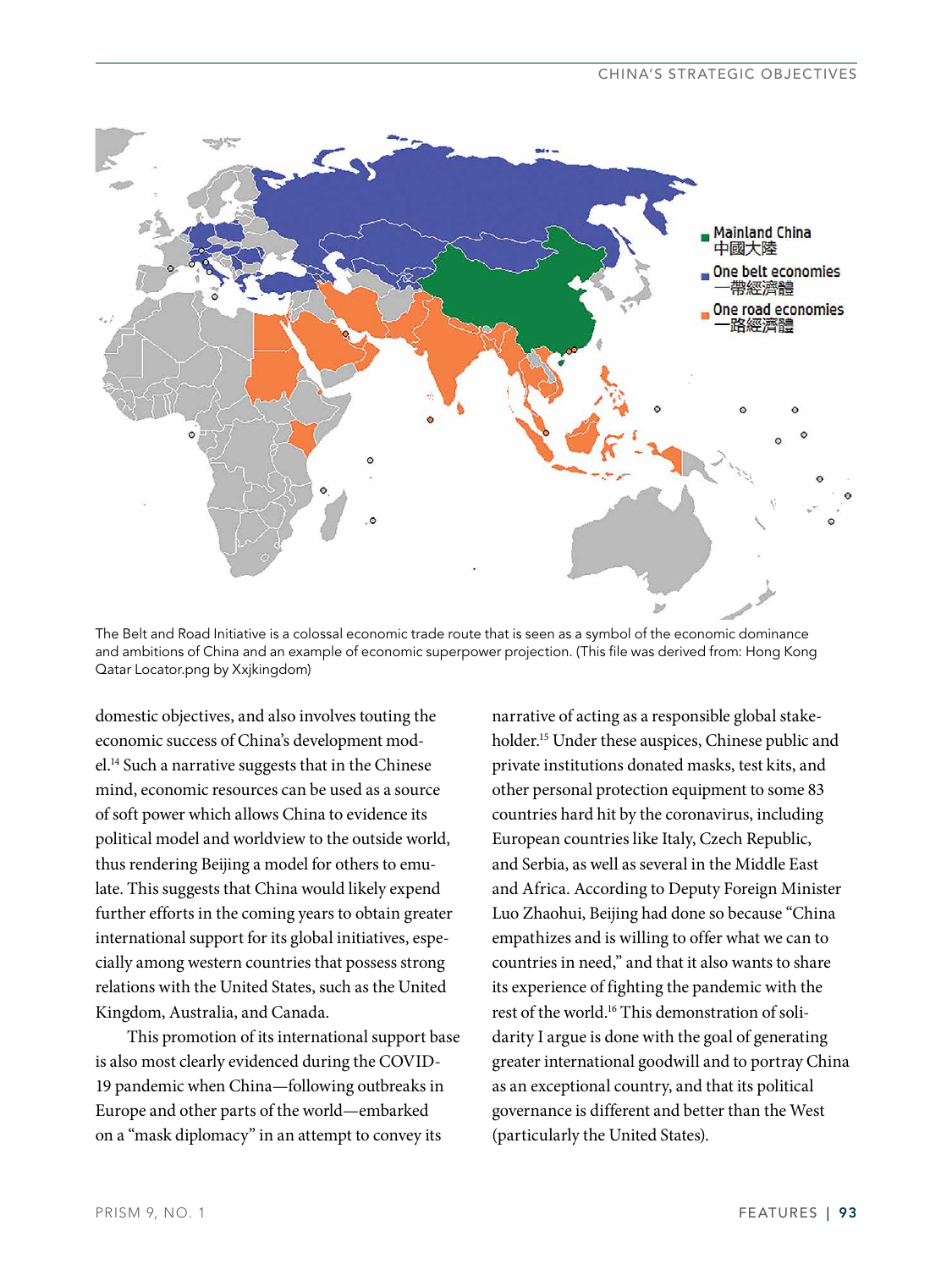#### *Increase International Isolation of Taiwan*

The issue of the Republic of China (ROC-Taiwan) remains a core national interest and one which no Chinese leader can be seen to make any compromise over. To this end, China—under President Xi—has been highly successful in the past few years. In 2013, Taiwan had official diplomatic relations with 22 UN member states: This number has now dwindled to 14 UN member states, with five losses coming in the past year, and two within a week in September (Solomon Islands and Kiribati). While most of these countries are small Pacific and Oceanic states and are not considered major political players internationally, their strategic locations in key maritime waters proffer Beijing increased opportunities to project international visibility while further eroding Taipei's international presence and voice.

In the coming years, it is likely that China will further intensify international pressure on Taiwan. Indeed the COVID-19 pandemic has generated significant cross-Straits dynamics suggesting that despite the Chinese government's formidable propaganda machinery, the ROC continues to present a considerable thorn in the flesh of the CCP's international branding and soft power stature. Given this backdrop of diplomatic competition, it was not surprising that both the PRC and ROC governments have been highly sensitive to each other's political maneuvers during the pandemic. This was particularly so given Taipei's considerable efforts and success in combating the virus resulting in international praise and accolades which were sharply contrasted with Beijing's early problems and subsequent criticism by a number of western countries (especially the United States). This "diplomatic tug of war"—as one study puts it—pitches both the PRC and ROC in a tussle for recognition as the representative state of "China" in international society.<sup>17</sup> As such, one might argue that both governments are involved in a "one-up game" of political brinksmanship, each trying to outdo the other in procuring

international social capital and the moral high ground to be recognized as a responsible stakeholder. There are however, some subtle differences in each countries' diplomatic messaging, as evinced by their subsequent mask diplomacy.

In early April the Chinese government offered face masks to Chinese citizens living or working in Singapore, in part to assuage concerns among its citizens there as infections in the city-state witnessed a sharp spike. This was a highly unusual move given that only Chinese citizens were given face masks (as the masks were given out at the Chinese Embassy) and the Chinese Embassy had also activated a number of its organizational contacts in Singapore to help with the mask outreach.<sup>18</sup> In addition, China's Ambassador Hong Xiaoyong also visited institutions with a high enrollment of Chinese students, including both secondary and tertiary schools. Given the lack of local reporting and the absence of official participation (on the Singaporean side), one can assume that these actions were done in a private capacity (with the tacit acknowledgement of and permission from the Singapore authorities). Shortly after this, Taiwan donated some 100,000 masks to Singapore through its Red Cross as part of Taiwan's Foreign Affairs Ministry initiative to donate 10 million masks worldwide to countries affected by the pandemic. Unlike Beijing's masks, Taipei's donation was not targeted only at its own citizens but at the broader population.19 While such a donation was not part of any official diplomatic arrangements, the fact that the Prime Minister's wife expressed her gratitude to Taiwan on social media suggested that such a move was not purely a private matter, but that it had also received acknowledgement at the highest levels, even though it was not carried by the local mainstream media.<sup>20</sup> Two weeks later, China donated 600,000 masks to Singapore, an event which had representatives from both the diplomatic and political communities present.<sup>21</sup>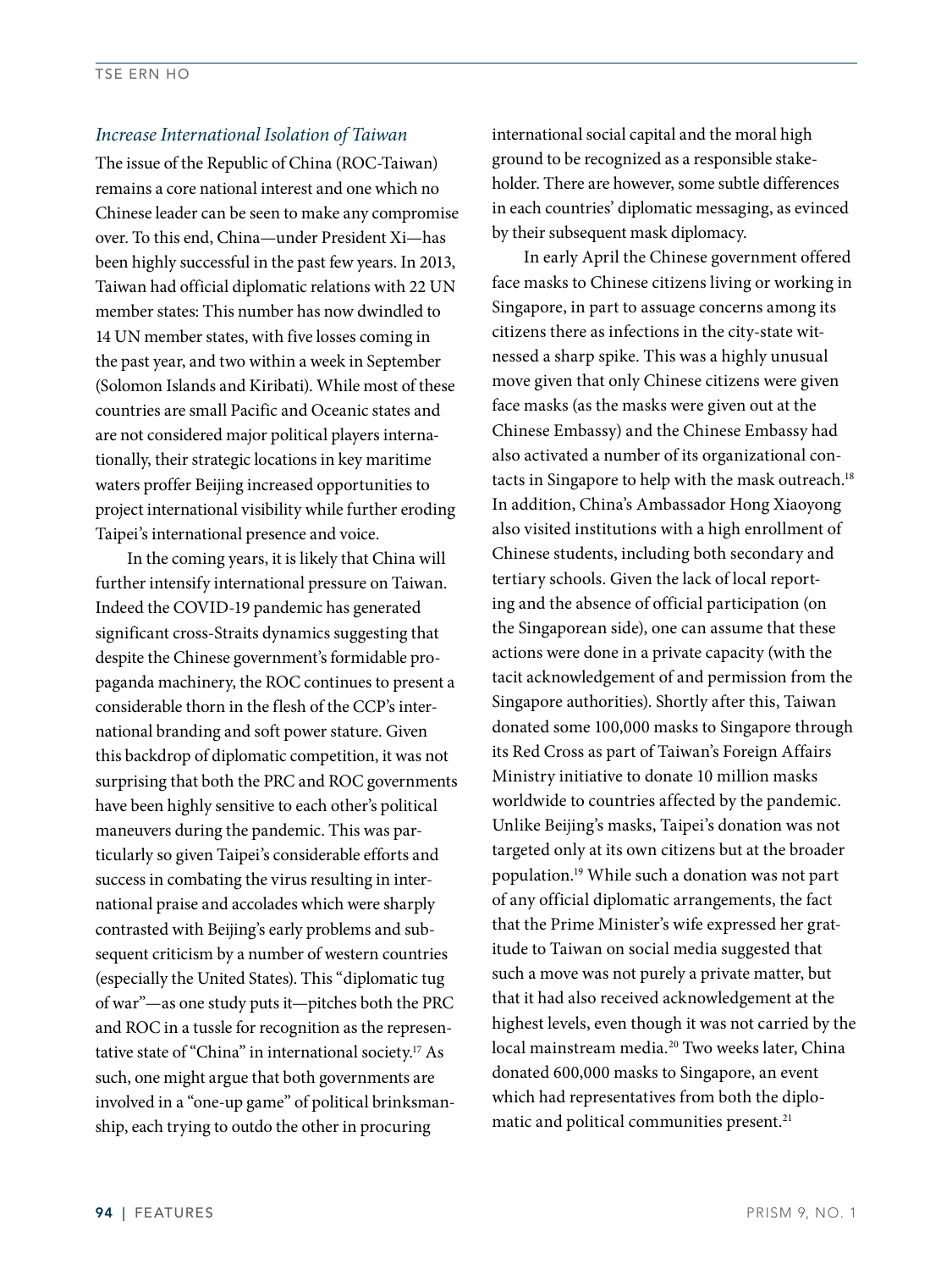From the above events, I argue that the health pandemic has generated an international competition "to do good" between the PRC and ROC governments. In the case of China however, there exists a more "nationalistic" character to its deeds in which the needs of "Chinese citizens" were accorded greater emphasis and importance compared to other citizens, whereas the Taiwanese government offered its international aid within a more universal, less-selective framework.

How is this significant, and are we reading too much into such diplomatic gestures? The answer is both yes and no. To be fair, given the widespread presence of Chinese citizens it was natural that the Chinese government extended its diplomatic support to them, much in the same way many countries worldwide activated repatriation flights for their citizens during the early stages of the outbreak. But what was notable about the mask diplomacy was its emphasis on "us-them" in its initial outreach, and that Chinese citizens ought to be accorded "special privileges" or were entitled to certain benefits that go beyond what ordinary citizens in their host countries receive. This runs against diplomatic protocol (especially if a country's ambassador is involved) and is suggestive of a broader Chinese attempt to generate influence beyond traditional diplomatic channels.<sup>22</sup> From this, it can be construed that China's international "good deeds" are framed with a more narrow nationalistic objective in mind—a sharp contrast to the paradigm of "not letting your left hand know what your right hand is doing."23 Furthermore these actions are trained predominantly for a domestic audience, more so than the ROC, especially given the fact that many Chinese people—as observed by Singapore's Kausikan—"understood their leaders had bungled the initial response to the outbreak in Wuhan [and] that the people bore the brunt of the mistakes and the drastic responses needed to recover from them." Furthermore, "tightened censorship and the laudatory tone describing President Xi Jinping's role in the

people's struggle against COVID-19 suggests that the CCP is still insecure that it has put its mistakes to rest."24 To this end, I argue that the diplomatic efforts made by the Chinese government to showcase its contributions overseas are reflective of the attempt by the CCP to reframe the domestic narrative of the outbreak and to emphasize the Chinese state's sparing no efforts to protect the well-being of its citizens.

#### *Negate U.S. Influence in East Asia*

In the minds of many Chinese leaders and political observers, the presence of the United States in East Asia remains the biggest obstacle to China's future prosperity and ability to project power regionally and internationally. According to Aaron Friedberg, the ultimate aim of Chinese policymakers is to win without fighting and to displace the United States as the leading power in Asia while avoiding direct confrontation.25 Indeed it has been pointed out that part of China's assertive international behavior is due in part as a result of the United States' "pivot to Asia" strategy begun during the Obama administration, which in the eyes of Chinese observers represents a fundamental decision by Washington policymakers to contain China in order to preserve U.S. international primacy and global leadership.<sup>26</sup> Likewise the idea of a "free and open Indo-Pacific" is also viewed by the Chinese as a means to contain China's development and ensure American international dominance.<sup>27</sup> Indeed Chinese paranoia towards the United States has intensified over the past five years, particularly following the 2017 publication of the National Security Strategy of the United States and the 2018 National Defense Strategy, both of which singled out China as America's primary strategic competitor. As a response the 2019 Chinese White Paper summarized the overall character of the U.S. defense efforts by declaring that;

International strategic competition is on the rise. The US has adjusted its national security and defense strategies, and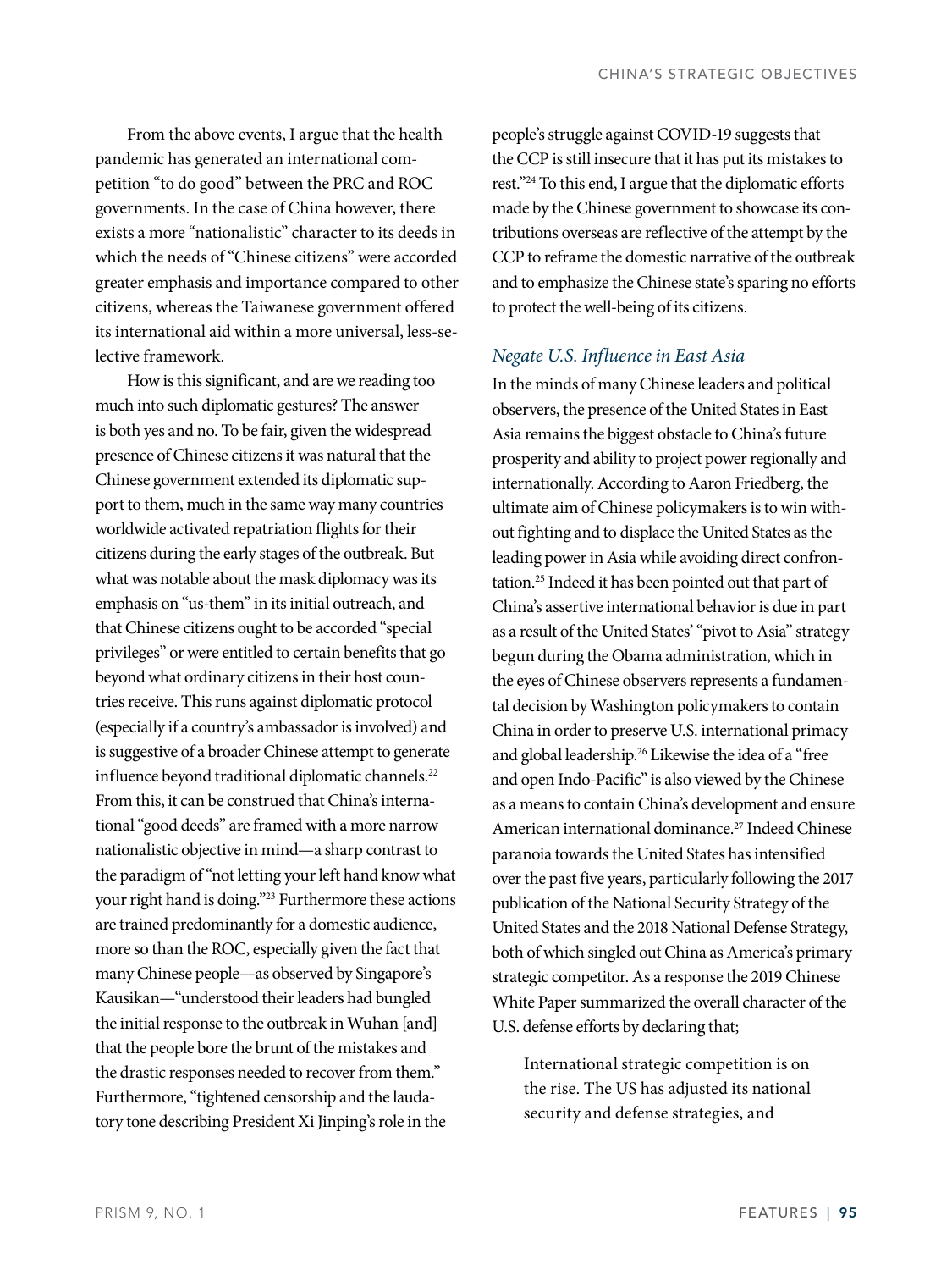adopted unilateral policies. It has provoked and intensified competition among major countries, significantly increased its defense expenditure, pushed for additional capacity in nuclear, outer space, cyber and missile defense, and undermined global strategic stability. NATO has continued its enlargement, stepped up military deployment in Central and Eastern Europe, and conducted frequent military exercises.28

From the above, China perceives a post COVID-19 world as one which will witness a shift in international power away from the West (and the United States) to Asia, and in which China is well-placed to assume a prominent position. To be certain this idea was already in circulation among Chinese policy circles, given President Xi's exhortation in 2014 of an "Asia for Asians" security cooperation structure,<sup>29</sup> and popular iterations by a number of global public intellectuals, such as Hugh White's *The China Choice* (2013), and more notably former Singapore diplomat Kishore Mahbubani's books *Has the West Lost It* (2018) and *Has China Won* (2020). What all these works hint at—in practice—is that leaders and policymakers should be prepared to confront a new international reality wherein American primacy is substantially diminished and China's influence increased. As such, it is likely that China would continue to take steps, militarily, economically and politically to further erode American presence in East Asia and Southeast Asia. All these would have significant repercussions for countries in the region, particularly in Southeast Asia where member states have traditionally practiced strategic hedging as a middle ground to navigate the complexities of great power competition between China and the United States. As observed by one Malaysian analyst of China's regional actions, "indeed, China's increasingly multifaceted maritime opportunism and coercive

presence in the disputed waters (of the South China Sea), even during the coronavirus crisis, has further deepened the weaker states' suspicions of its long-term intentions. Its increasing use of coercive means to prevent and obstruct the claimant countries' oil and gas exploration activities, together with the lack of progress on the COC (Code of Conduct) after years-long talks, further frustrated the smaller states in the region."30 In other words, China's current course of actions is likely to aggravate smaller countries in Southeast Asia, a number of which are likely to pursue other institutional mechanisms (with or without the United States) to safeguard their interests that are seen to be threatened by a more assertive Chinese posture.

#### *Global Rules and International Order*

It is generally perceived by Chinese leaders and political observers that the rules of the international order were made so as to preserve the interests of the West.<sup>31</sup> Given the ongoing and lively debate among western scholars over the sustainability and longevity of the existing liberal global order, $32$  the search for alternative arrangements and theoretical frameworks to account for changes in the international system has been an intellectual holy grail of sorts for international relations scholars, both in and outside the West.<sup>33</sup>

From this vantage point, China is seen as being the flag-bearer of such a new system and one which possesses the deepest resources with which to challenge American dominance. Indeed, China's presence is ubiquitous in most if not all major global institutions and forums and Chinese representatives are now far more vocal in stating and arguing Chinese demands and interests where they arise. Furthermore, as exemplified by President Xi's proclamation of the Chinese dream and his vision of the rejuvenation of China, a far more confident China (as compared to the past) is now being portrayed on the international stage.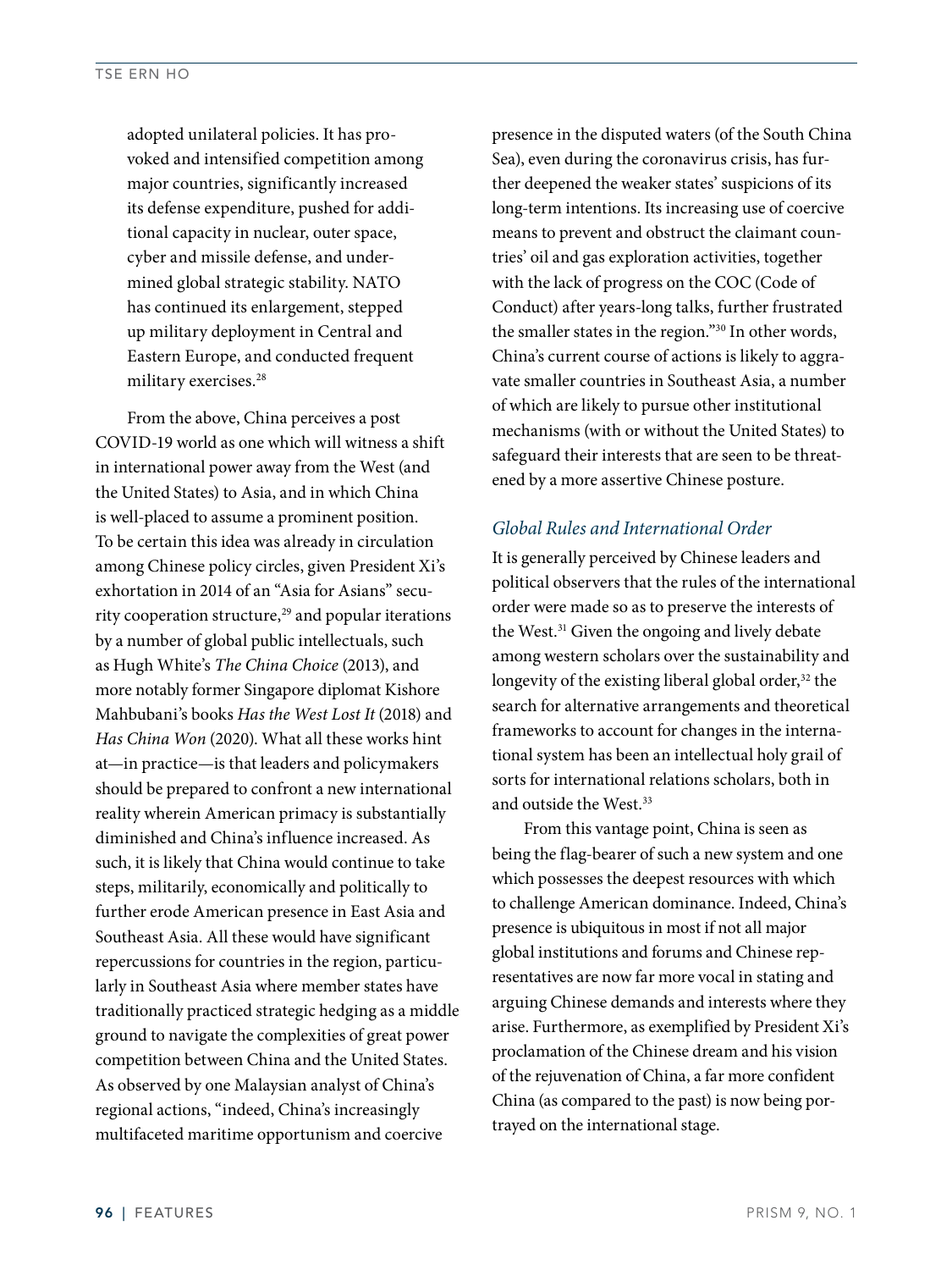As such, it is likely that we will see in the coming years greater efforts by Chinese leaders and policymakers to shape international discourse about the overall distribution of global power and the rules of international order, including more assertive behavior in its foreign policy. As observed by a number of international scholars, the past decade has witnessed considerable Chinese intransigence on what it deems its core national interests, particularly in matters relating to territorial sovereignty as well as having greater say regarding the global order.<sup>34</sup> Indeed, China's Foreign Minister Wang Yi describes China's global role as one of being a "participant, facilitator and contributor,"35 while Yan Xuetong writes of China as moving "from keeping a low profile to striving for achievement."36

In a study of the Chinese vision of international order, Wu Xinbo suggests that what China aspires to is a liberal partnership order including emphasizing a series of ideas such as openness, inclusiveness, cooperation, diversity, equality, multilateral institutions and rules.<sup>37</sup> Ironically, these ideas suggested by Wu are precisely the same characteristics that are often held up to be an indicator of a liberal state. If so, it would seem that China, at least where *its foreign policy is concerned, seeks to affiliate itself with patterns of international liberalism while retaining an illiberal edge to its domestic governance*. 38 The COVID-19 pandemic will have further convinced the Chinese government that "liberalism abroad and illiberalism at home" is the means to success in international politics. Put in practical terms, this would mean that the Chinese government is likely to express enthusiasm for international initiatives and global actions so long as these are not seen to impinge directly on its domestic front behind which it seeks to exercise absolute sovereignty. This is seen as a win-win situation for it allows the Chinese government the opportunity to obtain skills and the technical know-how to further strengthen its domestic governance while at the same time

ensuring that it is able to limit external threats to its political rule and to demonize those it views as hostile threats. Indeed, China's criticism of the United States during the pandemic includes a not-too-subtle dig at the American political system as a failure for its inability to control the virus spread within the United States, and consequently to be blamed for the worldwide explosion of the virus transmission. In a May 2020 *Global Times* article, it was said that, "Washington is widely believed to have failed its own people and the world as the country has about 4 percent of the global population, but now accounts for one-third of all cases worldwide and nearly 30 percent of the overall death toll."39 This scapegoating of the United States reflects a popular mindset at work in Chinese political circles, that the *West is culpable for the problems of the world*, while China—notwithstanding its own domestic problems—is attempting to do good and thus ought to be acknowledged by the world as such.

## **Conclusion**

As of writing, many scholars are raising the specter of what a post COVID-19 future will be like. Related to this is the question of China's global influence and the extent to which the pandemic has amplified or diminished Beijing's international standing. As this article has argued, these five objectives—constituting core elements of China's grand strategy—are likely to be pursued, and with greater determination particularly given the sense of crisis engendered within the CCP as a result of the global pandemic. To this end, I argue that out of the above five objectives, it is likely that the Chinese government will be most sensitive to those which it considers as challenging its domestic stability and political legitimacy. The centrality of the CCP must remain paramount and any attempt to challenge or modify this (be it from domestic sources or from outside China) will result in a strong Chinese political response. At the same time, given the challenges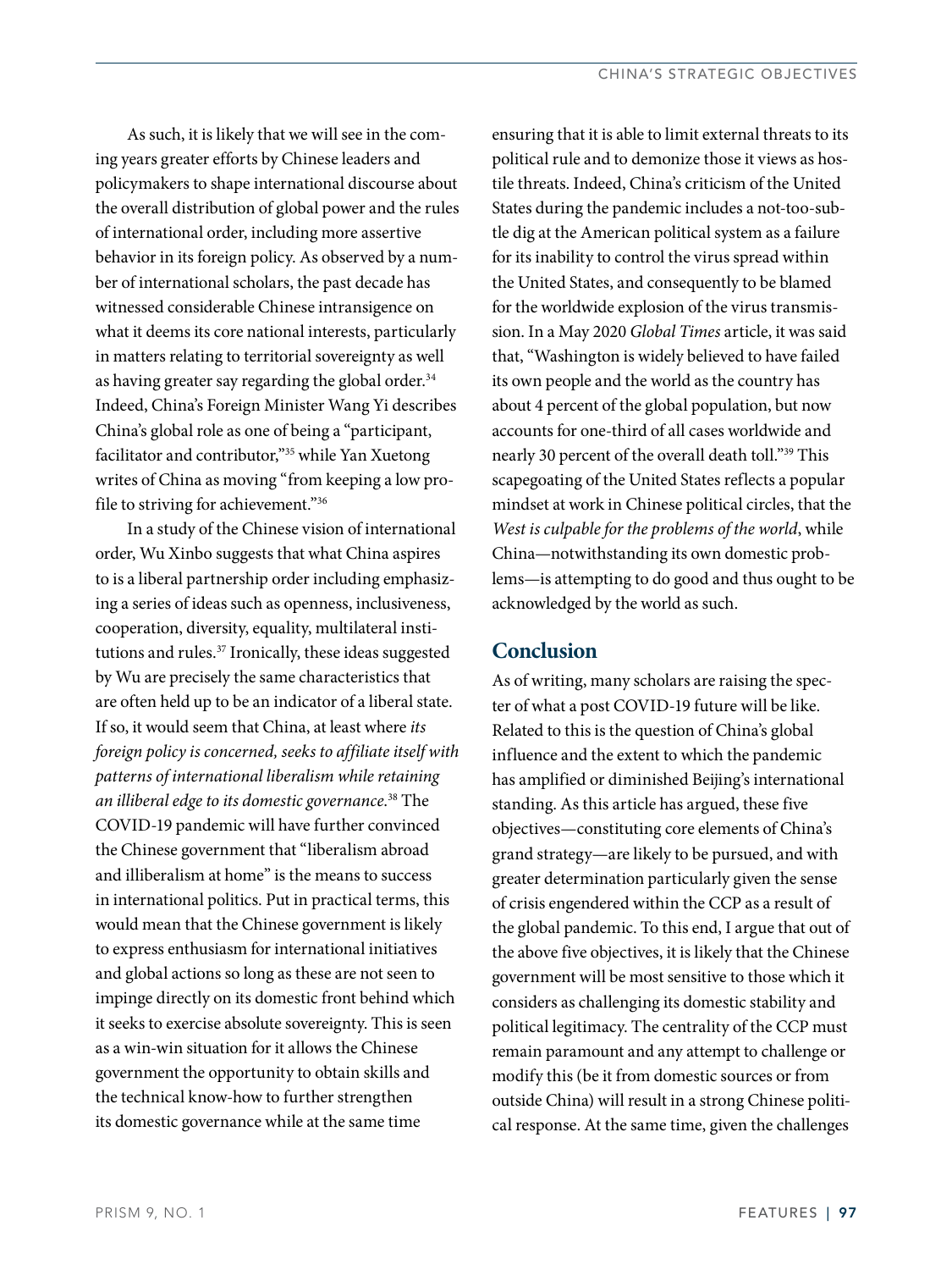

Taipei skyline view in 2020. The global pandemic is likely to harden Beijing's positions on matters of party legitimacy and national sovereignty, such as over Taiwan. (Credit: 毛貓大少爺 from Taipei, Taiwan)

faced by many western countries (in particular the United States) during the ongoing pandemic, the possibility of shifting postures towards China in a post-pandemic world (when that happens) cannot be ruled out. As such, one might argue that the Chinese government might adjust its policies—so long as they do not impinge on its domestic control—in response to how other countries react.

As recent examples of China's wolf diplomacy have illustrated, China's political leaders and the foreign policy community perceive a heightened western united front to undermine China's political system and constrain Beijing's rise. As a result, over the next one to three years—barring any political upheaval within the CCP—we are likely to see a

hardening of Beijing's resolve in its international behavior and the development of a siege mentality in response to the West. This would result in greater assertiveness in China's international posture, particularly in issues that it considers as core interests, such as territorial matters and the CCP's political rule. Already the Chinese government has demonstrated its willingness to sustain its diplomatic offensive amidst the coronavirus pandemic, as evidenced by its decision to enact the Hong Kong national security law, clashing with India over border disputes, and challenging other claimant states in the South China Sea. Consequently, China is unlikely to acquiesce to any external threats and challenges posed by other countries. Any attempt to make some sort of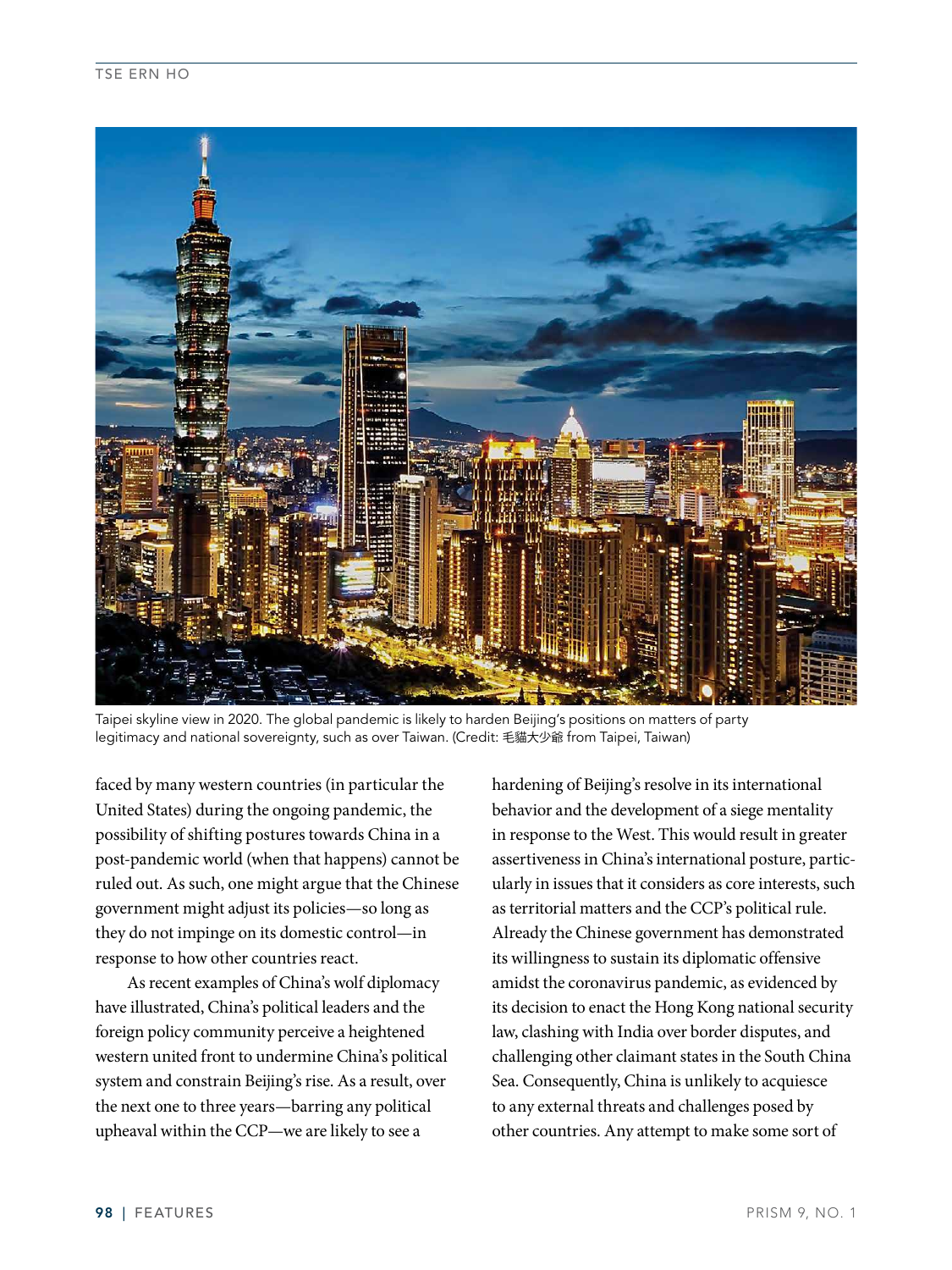diplomatic bargain with Beijing will be on Chinese terms and from a Chinese position of strength. Will it succeed in doing so, and are we to expect countries to play exactly the way Beijing wants? In the author's view, this is not a given, particularly if the Chinese authoritarian system continues to be perceived as an unattractive model of political governance. Moreover, China's domestic institutions and internal political dynamics will also pose problems for the Chinese government, especially if the COVID-19 pandemic results in a sustained economic downturn, thus undermining the CCP's fragile social compact with its people.<sup>40</sup> All these would have significant repercussions for China's international and domestic politics. In a post COVID-19 era, as China continues to seek greater prestige, status, and influence on the world stage, it is also likely to be more paranoid, sensitive, and susceptible to external forces on its domestic front. **PRISM**

#### **Endnotes**

<sup>1</sup>The author can be contacted at isteho@ntu.edu.sg. 2 Chan, Minnie. "China says national day military parade won't disappoint in scale or advanced weapons," South China Morning Post, September 24, 2019 https:// www.scmp.com/news/china/military/article/3030206/ china-says-national-day-military-parade-wont-disappoint-scale (retrieved June 10, 2020).<br><sup>3</sup> "Full text: Premier Li's speech at the third session of

the 13th NPC," https://news.cgtn.com/news/2020-05-22/ Full-text-Premier-Li-s-speech-at-the-third-session-ofthe-13th-NPC-QHaP1FpB8k/index.html (retrieved June 10,2020). 4 See for instance, Brown, Kerry. China's Dream : the

Culture of Chinese Communism and the Secret Sources of Its Power. Cambridge: Polity, 2018; Shambaugh, David L. China's Future. Cambridge: Polity, 2016; Gore, Lance, and Zheng Yongnian. China Entering the Xi Jinping Era. Abingdon, Oxon: Routledge, 2015.

5 Lee, Yen Nee. "Endgame of U.S.-China rivalry is lose-lose, says Harvard professor", CNBC, May 26, 2020 https://www.cnbc.com/2020/05/26/endgame-of-uschina-rivalry-is-lose-lose-says-harvard-professor.html (retrieved June 10, 2020).

6 For existing studies into Chinese factional politics, see Li, Cheng. Chinese Politics in the Xi Jinping Era : Reassessing Collective Leadership Washington, D.C: Brookings Institution Press, 2016; Huang, Jing. Factionalism in Chinese Communist Politics Cambridge: Cambridge University Press, 2000.

7 Lin, Yao. "Beaconism and the Trumpian Metomorphosis of Chinese Liberal Thinkers." Journal of Contemporary China (published May 18, 2020), DOI: 10.1080/10670564.2020.1766911.

<sup>8</sup> Ibid., 2.<br><sup>9</sup> Ibid., 4.<br><sup>10</sup> Kuo, Lily. "Taking credit, https://www. theguardian.com/world/2020/feb/04/blame-xi-jinping-absence-coronavirus-frontline-china-crisis,

(retrieved June 10, 2020). 11 Baldwin, David A. *Economic Statecraft*. Princeton, N.J.: Princeton University Press, 1985, p.110.<br><sup>12</sup> For existing discussions of Chinese grand strat-

egy, see Friedberg, Aaron L. "Globalisation and Chinese Grand Strategy." *Survival* 60, no. 1 (2018): 7-40; Ma, Lian. «Thinking of China's Grand Strategy: Chinese Perspectives.» *International Relations of the Asia-Pacific* 13, no. 1 (2013): 155-68.

<sup>13</sup> This line of thought is most popularly captured in the ideas of Joseph Nye's discussion of soft power. See, Nye, Joseph S. *Soft Power : The Means to Success in World Politics*. New York: Public Affairs, 2004.

14 Li, Mingjiang. "China Debates Soft Power." *Chinese Journal of International Politics* 2, no. 2 (2008): 287-308.

<sup>15</sup> For further elaboration of the idea of China as a responsible stakeholder, see, Hoo, Tiang Boon. *China's Global Identity: Considering the Responsibilities of Great Power*. Washington, DC: Georgetown University Press, 2018. 16 Zhou, Laura. "Coronavirus: why China's mask

diplomacy is raising concerns in the West." South China Morning Post, March 28, 2020, https://www.scmp. com/news/china/diplomacy/article/3077333/coronavirus-why-chinas-mask-diplomacy-raising-concern-west

(retrieved May 12, 2020).<br><sup>17</sup> Hoo, Tiang Boon and Charles Andy. "China and Lilliputians: Small States in a Big Power's Evolving Foreign Policy." *Asian Security*, 13,2 (2017): 116-131, see

125. 18 Sim, Dewey. "Coronavirus: Beijing offers Chinese nationals in Singapore face masks and support amid crisis." South China Morning Post, April 9, 2020, https://www.scmp.com/week-asia/health-environment/ article/3079055/coronavirus-beijing-offers-chinese-nationals-singapore (retrieved May 18, 2020).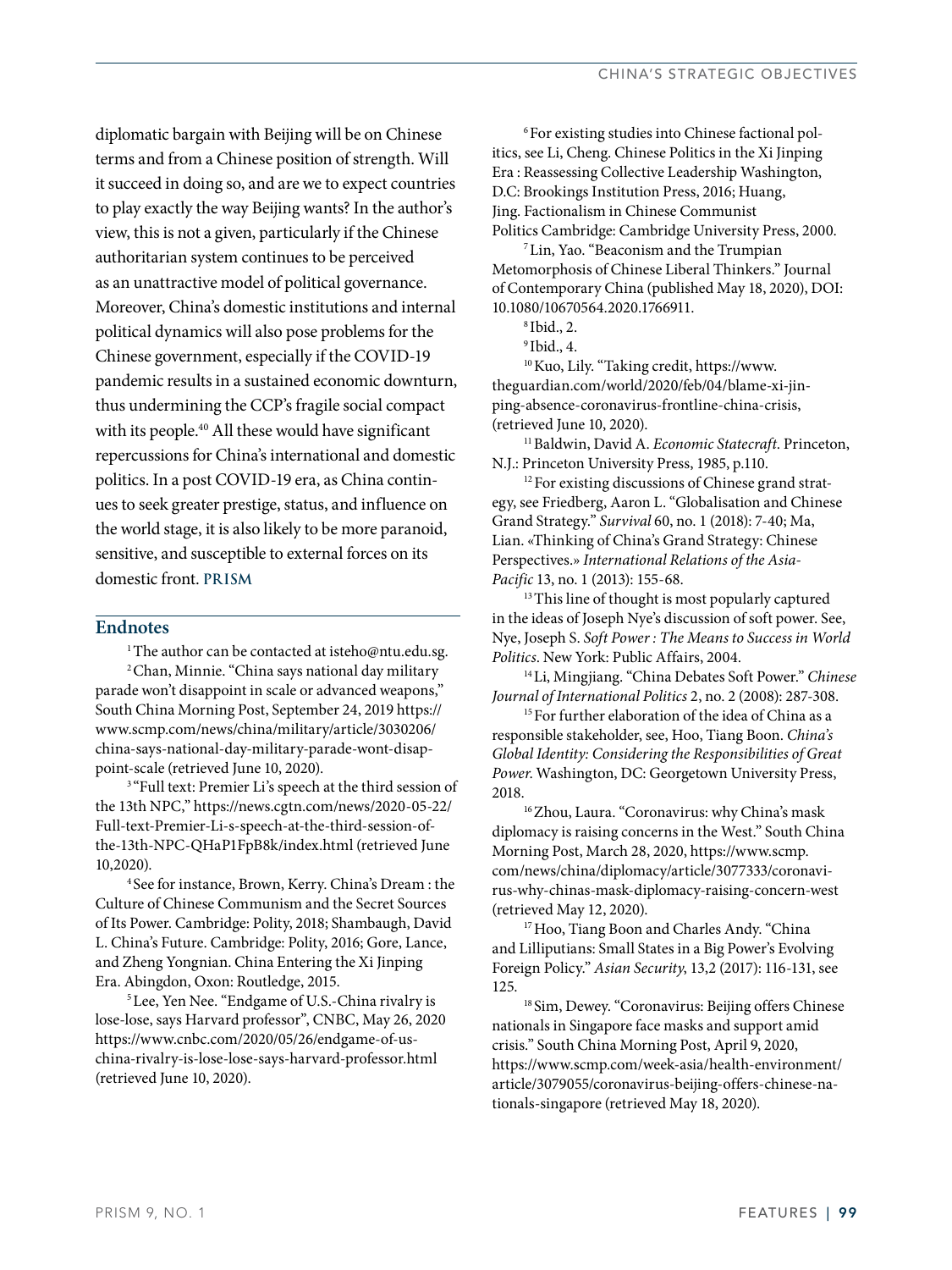19 Everington, Keoni. Taiwan's donation of 100,000 masks arrive in Singapore. Taiwan News, April 23, 2020, https://www.taiwannews.com.tw/en/news/3921380 (retrieved May 18, 2020).

<sup>20</sup> There was social media speculation over the Prime Minister's wife's real feelings towards Taiwan as evidenced by a cryptic social media post she had posted regarding the Taiwanese mask donation and whether the Taiwanese government had indeed restricted Singapore

from obtaining masks from its supplier in Taiwan earlier.<br><sup>21</sup> See, Yong, Clement. "Coronavirus: China donates 600,000 masks to Singapore." Straits Times, May 5, 2020, https://www.straitstimes.com/singapore/coronavirus-china-donates-600000-masks-to-singapore (retrieved May 18, 2020). <sup>22</sup> To this end, Singapore former top diplomat

Bilahari Kausikan had highlighted against Beijing's attempts to impose its own state identity on Singapore including the use of information campaigns/operations to influence the Singapore identity. See Kausikan, Bilahari. *China is Messing with Your Mind*. Singapore: Epigram Books, 2019.<br><sup>23</sup> Certainly a cynic could still insist that everything

in international politics is rationally calculated and designed to serve a political purpose. I suppose this argument can be maintained and I do not disagree. However just because one might envisage a political objective in certain actions does not mean that all diplomatic actions are equally narrowly defined.<br> $^{24}$ Kausikan, Bilahari. "No, China will not get away

with rewriting history." Nikkei Asian Review, March 30, 2020, http://asia.nikkei.com.remotexs.ntu.edu.sg/ Opinion/No-China-will-not-get-away-with-rewritinghistory (retrieved May 19, 2020).

<sup>25</sup> Friedberg, Aaron L. A Contest for Supremacy : China, America, and the Struggle for Mastery in Asia 1st ed. New York: W. W. Norton & Co., 2011.

26 Zheng, Yongnian, Gang Chen, and Liang Fook Lye. China's Foreign Policy in 2012 : Responding to the US Pivot to Asia and Territorial Disputes with Neighbours Singapore: East Asian Institute, National University of Singapore, 2012; Zhou, Fangyin. "Between Assertiveness and Self-Restraint: Understanding China's South China Sea policy." International Affairs 92, no. 4 (July 1, 2016): 869–890; Zhu, Zhiqun. The US "Pivot" to Asia and Its Impact on US-China Relations Singapore: East Asian Institute, National University of Singapore, 2012.

27 Chen, Fangming. "Reviewing the Indo-Pacific strategy of the Trump administration". *International Strategic Studies* 132, no.1 (March 2019): 114-123; see also, He, Kai and Mingjiang Li. "Understanding the dynamics of the Indo-Pacific: US-China strategic competition, regional actors, and beyond." *International Affairs*

Volume 96, Issue 1 (2020): 1-7.<br><sup>28</sup> The State Council Information Office of the People's Republic of China. *China's National Defense in a* 

*New Era*. Beijing: Foreign Languages Press, 2019, p.3. 29 Jakobson, Linda. "Reflections From China on Xi Jinping's "Asia for Asians"." Asian Politics & Policy 8, no. 1 (2016): 219-23.<br><sup>30</sup> Kuik, Cheng-Chwee. "Hedging in post-pandemic

Asia: What, How, and Why?" The Asan Forum, June 6, 2020, http://www.theasanforum.org/hedging-in-postpandemic-asia-what-how-and-why/ (retrieved June 18, 2020). For recent discussions on China's relations with Southeast Asia neighbors, see also, Choong, William. "Smaller countries in the Asia-Pacific: Mired in the Middling Middle." ISEAS Commentary 2020/90, July 3, 2020, https://www.iseas.edu.sg/media/commentaries/ smaller-countries-in-the-asia-pacific-mired-in-themiddling-middle/ (retrieved July 7, 2020); Marston, Hunter. "The COVID-19 pandemic pulls at the seams of Southeast Asia." East Asia Forum, May 9, 2020, https:// www.eastasiaforum.org/2020/05/09/the-COVID-19-pandemic-pulls-at-the-seams-of-southeast-asia/ % (retrieved July 7, 2020).<br><sup>31</sup> Deng, Yong. "Hegemon on the Offensive: Chinese

Perspectives on U.S. Global Strategy." Political Science Quarterly 116, no. 3 (September 22, 2001): 343–365; Yan, Xuetong. "Chinese values vs. liberalism: what ideology will shape the international normative order." Chinese Journal of International Politics Vol 11, no.1, Spring

(2018): 1-22.<br><sup>32</sup> See, Ikenberry, G. John. Liberal Leviathan : The Origins, Crisis, and Transformation of the American World Order. Princeton, NJ: Princeton University Press,2011, and Mearsheimer, John J. The Great Delusion : Liberal Dreams and International Realities. New Haven, CT: Yale University Press, 2018 for two contrasting visions.